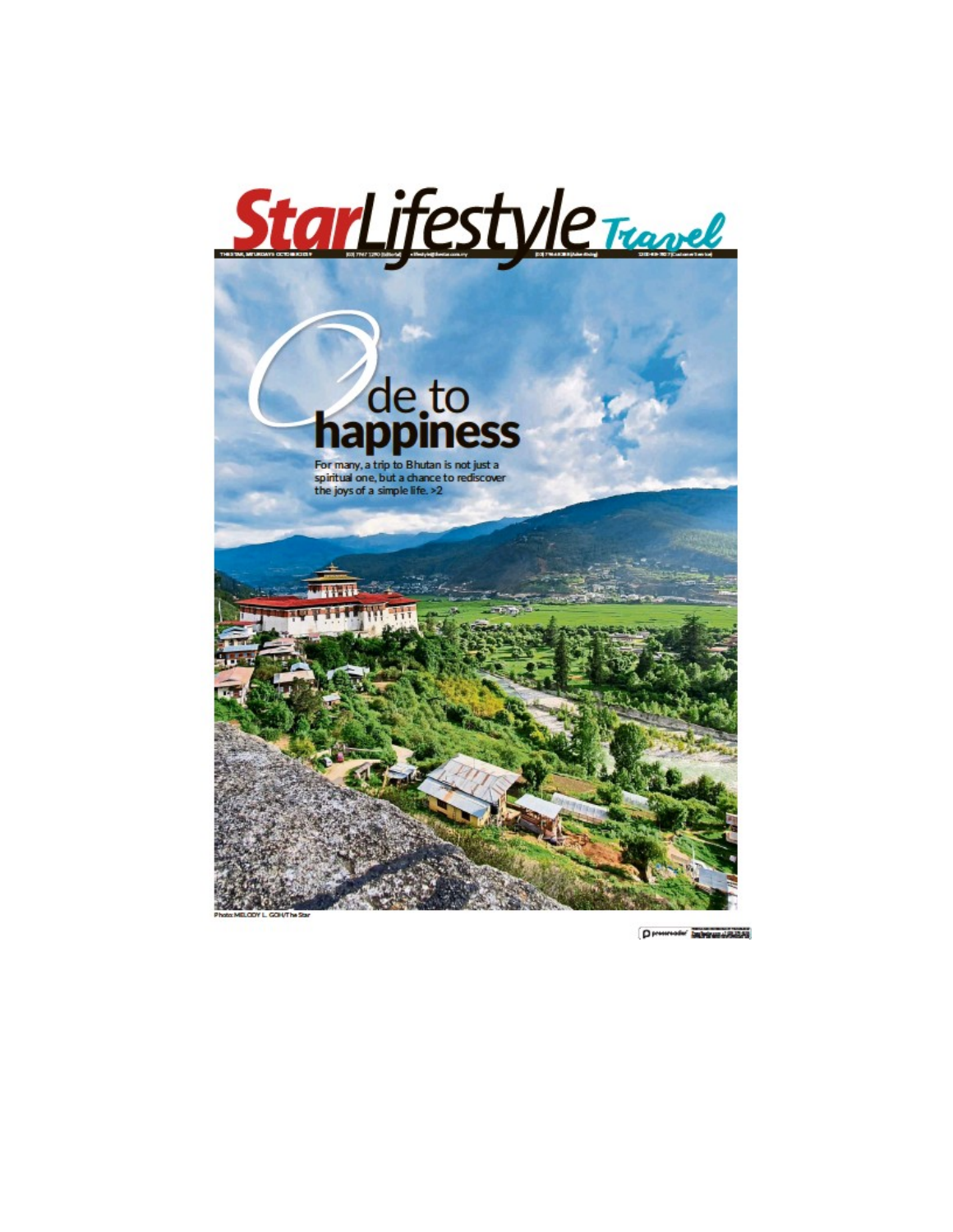Star2 Sat, 05 Oct 2019 By MELODY L. GOH

## **Ode to happiness**

For many, a trip to Bhutan is not just a spiritual one, but a chance to rediscover the joys of a simple life.

THE air is cool and the water in the stream even more so. Wildflowers are everywhere – mostly yellow, though there are some white and lilac ones too. It makes me think of little Laura Ingalls and her sisters running downhill through the field of daisies.

God, I am that old.

I pick up a bunch of flowers to make a bouquet for myself. Because that's what you do when you're happy and surrounded by so much beauty. This is the effect that Bhutan has on me. It is a little unnerving, but I am getting used to it.

"Have a strawberry," says one of our special companions, Rinpoche Ugyen Tenzin Thinley Lhendup (or Khedrupchen Rinpoche), who hands me a tiny red berry he happily plucked from among the bushes.

Khedrupchen has joined us on our hike through the beautiful Phobjikha Valley today. Later, we will go to a homestay to help prepare some ema datshi and ezay, two chilli-and-cheese dishes that are eaten at almost every meal in any Bhutanese household.

"What a beautiful place ... so peaceful. We're so lucky," says Khedrupchen as he carefully walks along the trail in the forest. He has two minders with him, and though they keep their distance, you can tell that they also watch his every move, holding his arm when crossing a stream, warning him of cow pats on the road and so on.

The Rinpoche is only 29 years old, but speaks like a man beyond his years and has the kind of demeanour one would expect from a Buddhist leader such as himself. After all, he is known as the fifth reincarnation of Khedrup Jigme Kundrol, one of the most respected masters of Buddhist teachings in Bhutan.

Khedrupchen's background story is interesting, to say the least. He showed signs of being "special" at age three; at age eight, he was officially recognised as a reincarnation of the said master. He graduated from Ngagyur Nyingma College in India in 2014 and usually travels around the world for speaking engagements and conferences. He also has a few monasteries and retreat centres in Bhutan under his care.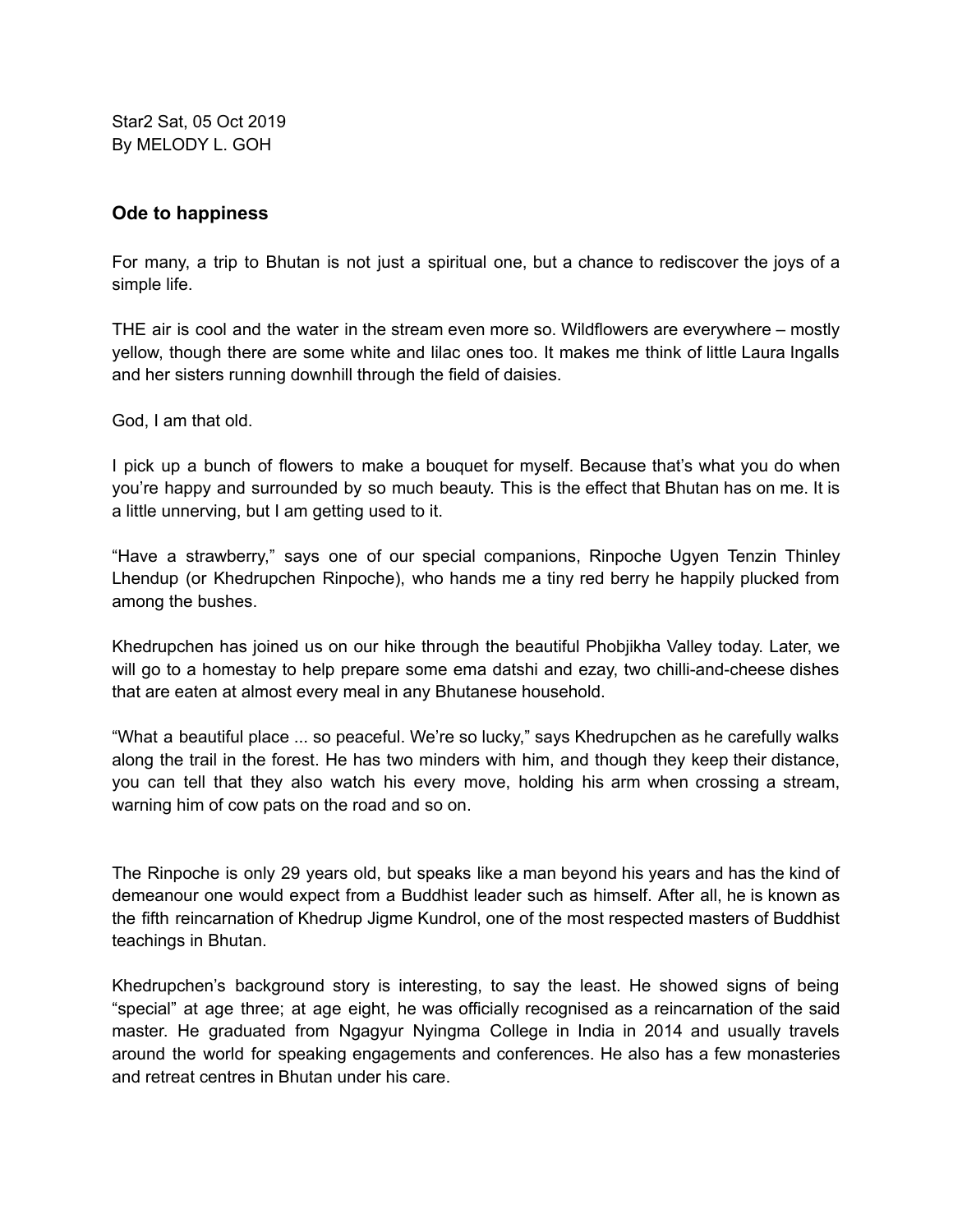He has a cellphone, which he whips out to take pictures and selfies from the viewing point at Phobjikha Valley, and then later uses it to google some random information.

"Ah, technology. It's convenient, isn't it? You get to learn so much," he says at dinner. He speaks English well and claims that he is self-taught in the language.

"Sometimes I don't know the right words to use to describe something. I like meeting people like yourself because I can learn new words from you. Knowledge is the most indestructible wisdom," he continues.

The Rinpoche collaborates with tour operator **[Druk](https://drukasia.com/) Asia** to offer travellers to Bhutan a chance to learn more about the fundamental teachings of Buddhism. "Buddhism isn't a religion," Khedrupchen says, "it is a way of life ... a way of living life in the best possible way."

Our meeting with him gives us a preview of what to expect in the [Neykor](https://neykor.com/) Tour: A Journey of Spiritual Immersion in Bhutan, a seven-day curated trip organised by Druk Asia, happening in December.

Early the next morning, Khedrupchen gives us – together with the homestay staff and a group of villagers – a special blessing. Before he starts, he takes out his tablet, which displays the holy text. "I'm sorry but I have to use this. I don't remember everything just yet and I can't carry the ancient scrolls everywhere I go. Besides, it's 2019," he says with a cheeky grin.

He's quite fond of smiling and cracking jokes, much like our local guide Ugyen Tshewang and designated driver, Ugyen Tenzin (whom we call Ugyen B). Ugyen, we learn, is a very popular name in Bhutan. Others include Kinley, Dorji, Tshering and Choden, and they are all unisex names.

"The name Ugyen is like 'John' in the Western world. Very popular," says Ugyen.

The Bhutanese also traditionally do not have surnames or family names (except the royals), but each person does carry at least two names. Newborn babies are usually named by a religious leader or teacher. Some go to the Chimi Lhakhang Monastery in Punakha to get special names for their babies.

The monastery is also known as the Fertility Temple. Apparently, couples longing to start a family pray at this temple to increase their chances of getting pregnant. Ugyen shows us a scrapbook filled with photos of people from all over the world who have gotten pregnant after their visit to Chimi Lhakhang.

We reluctantly agree to a small blessing from one of the monks there. "Don't worry! A blessing here is not just about fertility but also for good health and overall good life," Ugyen assures us.

Ugyen is a wealth of knowledge. He gives us just enough general information at each temple, monastery or dzong (fortress or administrative centre) visit so as not to inundate us with facts –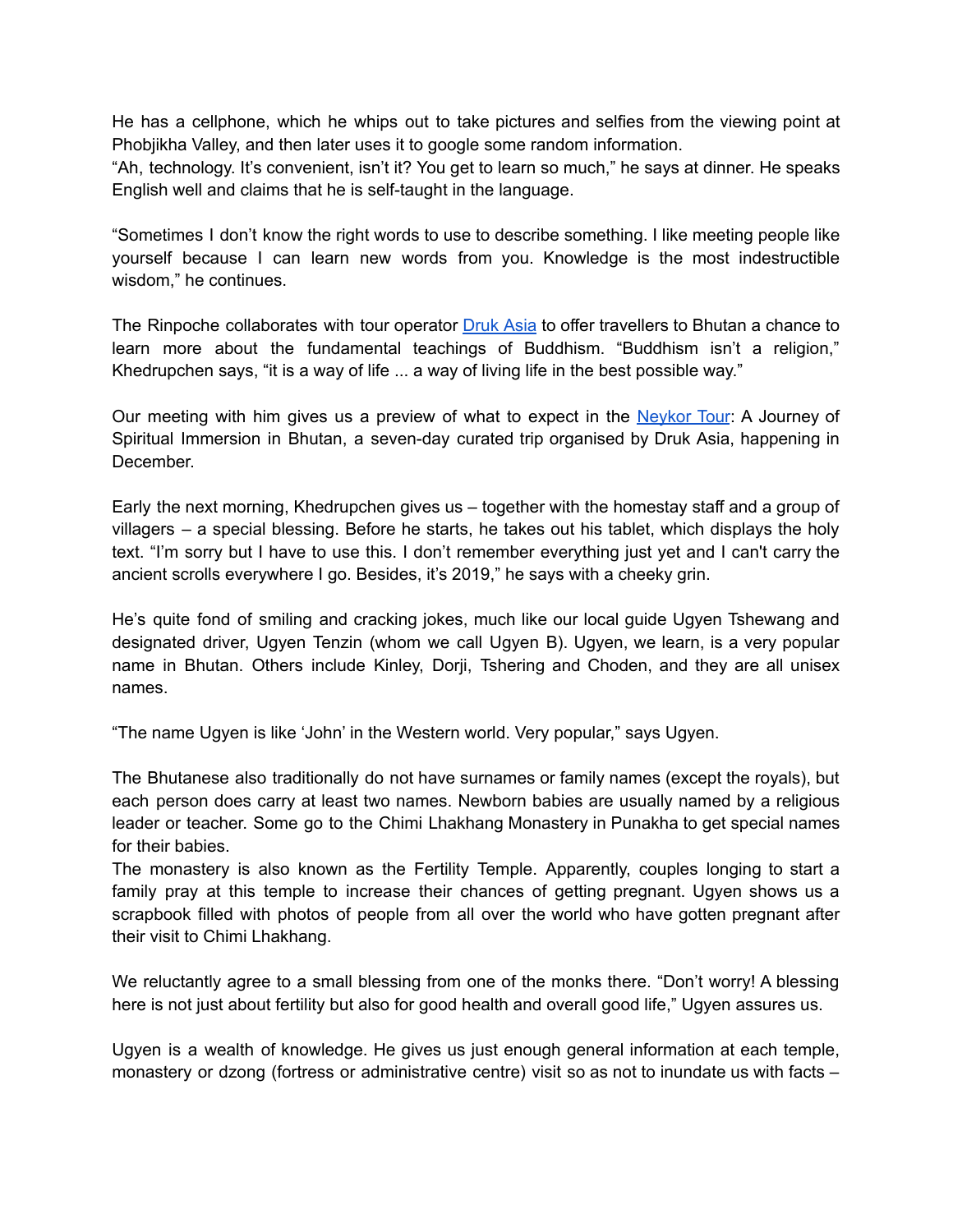after all, a trip to Bhutan means a visit to many, many temples, monasteries and dzongs – but he is ever ready to answer all our questions. Even silly ones.

"Do you wear pants under your gho?" we ask of the traditional Bhutanese costume for men.

"Just underpants. Some people wear shorts especially if it's cold. In the old days, you don't wear anything underneath," he says, smiling. Both Ugyens wear the gho, which is a robe that's tied in such a way it creates a special "pocket" in the midriff (and paired with knee-length socks and shoes), every day they are with us.

Women wear the Kira which is sort of like a sarong. The "half Kira" is where the sarong is worn as a skirt, while the full Kira looks like a strapless dress. There's a loose short jacket that goes with the Kira, too.

Visitors to any of the dzongs in Bhutan, especially important ones like Punakha Dzong or Thimphu Dzong, would need to dress appropriately, preferably in the gho or Kira.

Locals have to wear scarves that vary in colour which signifies their rank or status in society; the Ugyens wear white scarves. Tour operators like Druk Asia would normally prepare a set of these traditional costumes for guests to use during their visits.

If you want to buy one for yourself, do ask your guide for recommendations. We went to [Craft](https://www.bhutancrafts.com/) [Gallery,](https://www.bhutancrafts.com/) a shop that carries souvenirs made by members of charitable organisations like RENEW (Respect, Nurture, Educate and Empower Women) and Gawaling, both of which fall under the Gyalyum [Charitable](https://gyalyum.org/) Trust. This trust was established by Her Majesty Gyalyum Sangay Choden Wangchuck, the youngest of Bhutan's four queen mothers.

At the shop, you can find a variety of gho and Kira made from locally-sourced cloth. Much like how songket weaving in Malaysia is an important part of our culture, cloth weaving in Bhutan is also a big deal. The basics of Bhutan weaving is taught to young girls in school, and they can learn how to create intricate designs later in college, namely the Royal Textile Academy of Bhutan.

"Do boys weave?" I ask Ugyen during a visit to a summer weaving class at the National Textile Museum. "They are not restricted from learning the art, but boys usually don't take it up," he says.

From a tourist's perspective, men and women in Bhutan seem to have equal standing in society. Everyone gets to earn a living and have equal opportunities to study. Both men and women share the same responsibilities of caring for their families. But when it comes to religion and politics, apparently, it's a different story.

"There are not enough women sitting in high positions in our government," shares Tshering Uden Penjor, the executive director of the theGyalyum Charitable Trust. "It's time to change that,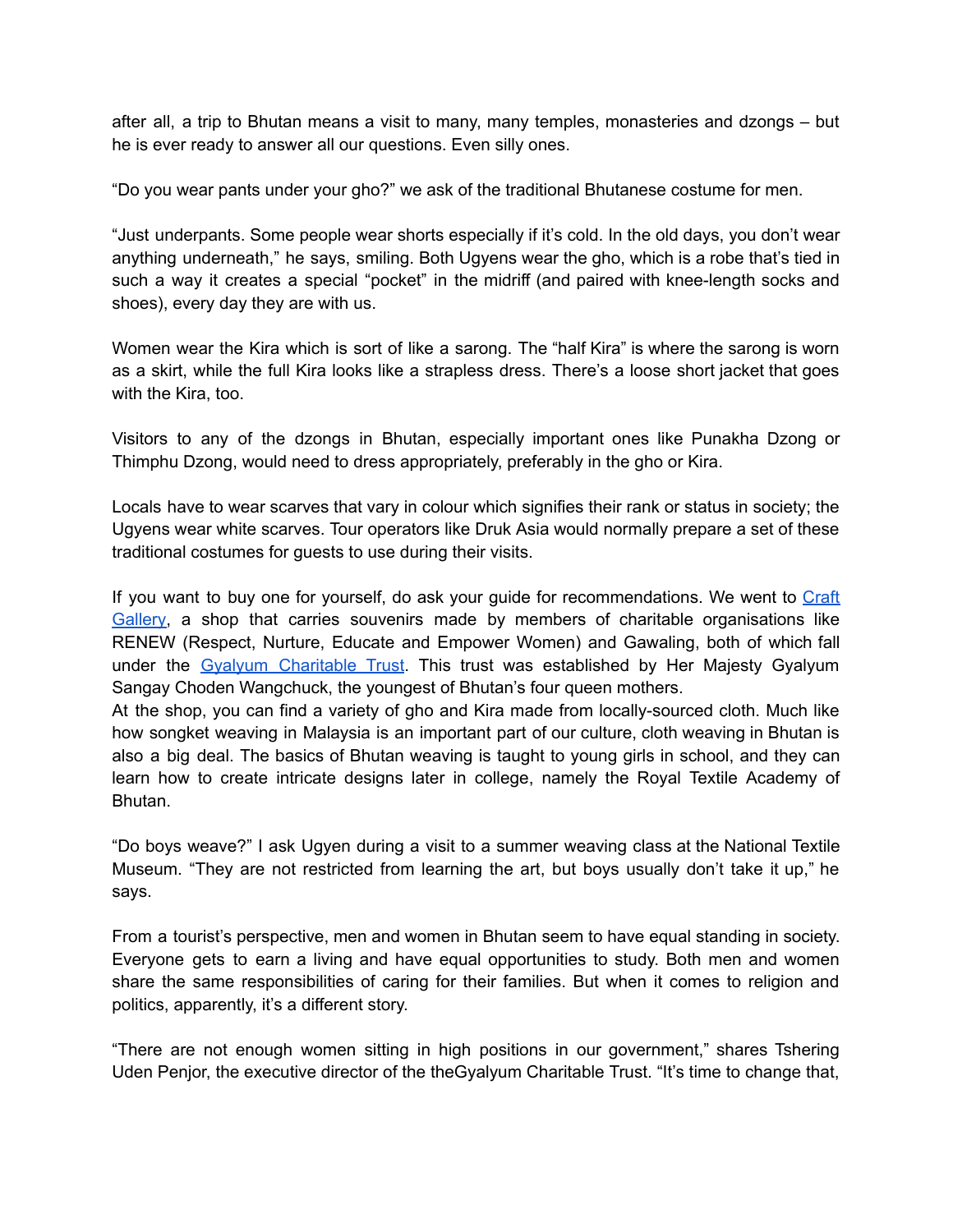but to be able to do that properly we need to empower today's young girls and women first," she adds.

She chats with us about how the trust and its partner organisations are working together to do this and reveal a side of Bhutan most tourists wouldn't normally see – the social ills affecting today's youth.

"Drinking and drug abuse is becoming a real problem here. We do struggle to keep this in check and to say that this will completely go away is just not realistic," she says.

Driving through the winding roads from one town to another (we arrived in Paro and journeyed to Thimphu, Gangtey, Punakha and back to Paro in six days), I see many huge signs warning about driving under the influence that is literally set in stone. I wondered why they would make such a thing at first, but after that conversation with Tshering, I now understand.

## **Tackling the mountains**

Bhutan is a small, mountainous country. There are not many airlines that fly into [Paro](https://www.paroairport.com/) (the country's only international airport). In fact, there are only two - Royal Bhutan Airlines or [Druk](https://www.drukair.com.sg/) [Air](https://www.drukair.com.sg/) and Bhutan Airlines. This is because the country is a difficult place to navigate in for a commercial plane and experienced pilots who can do it are very, very few.

Some visitors may have problems with the altitude at first and it would take some time to get used to. This is perhaps the reason why most tour companies would schedule the hiking of Paro Taktsang, or Tiger's Nest, on the second last day of your trip. You would need to acclimatise yourself properly so that you don't get sick mid-holiday.

The hike is not exceptionally difficult though it is long (about 4.5km each way) and there are a few sections that are steep. There is an option to take a horse up halfway to the tea house, but these days most people just make the climb themselves.

You definitely should go at your own pace but take the time to enjoy the scenery too. Greet other hikers and chat with your guide. "How many times have you climbed up this place Ugyen?" I ask.

"In a month, maybe three times, sometimes more," he answers. Ugyen has been a guide for 13 years. While I struggle to breathe during my hike, he just smiles and walks effortlessly along with me.